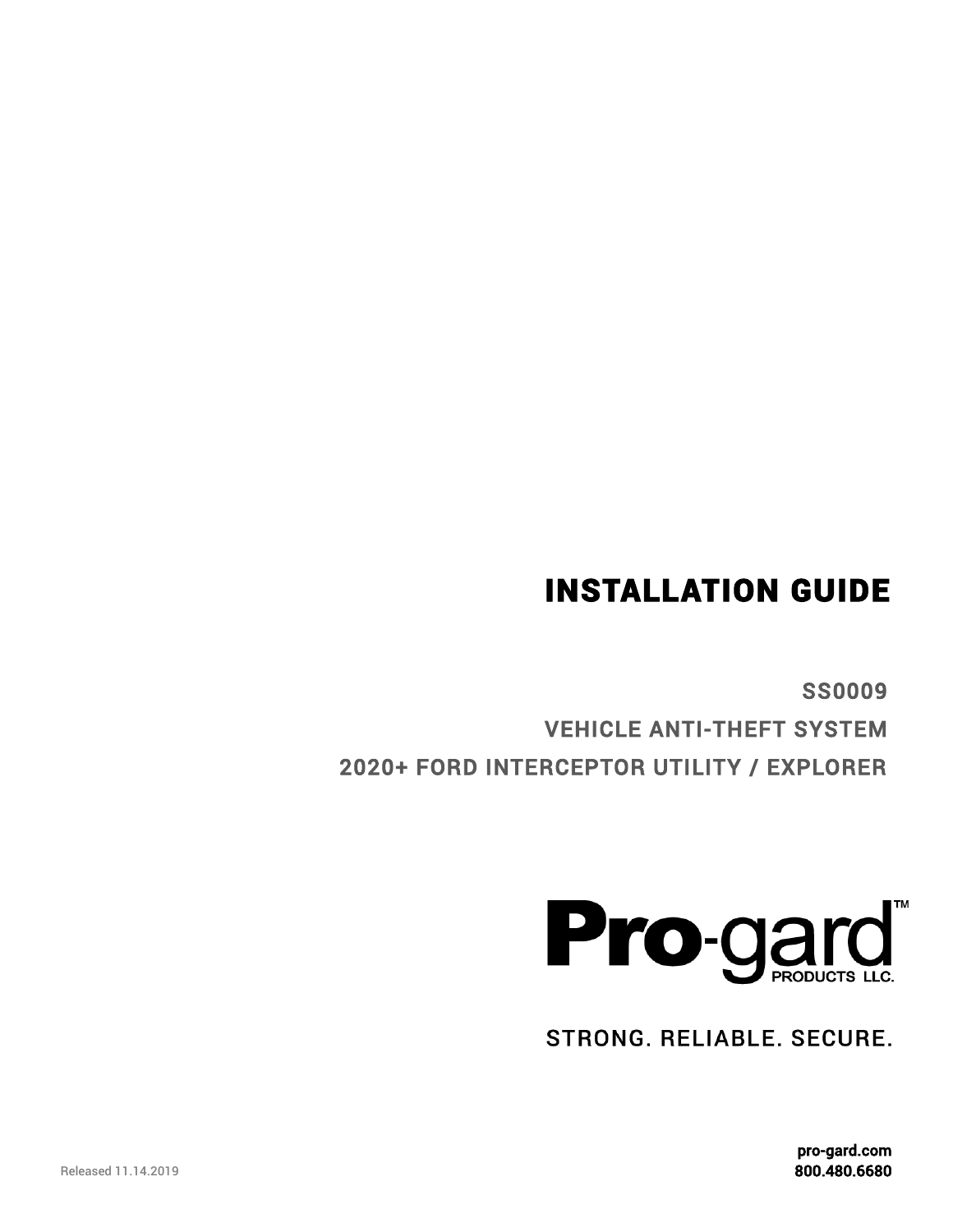## **SS0009—2020+ Ford Utility Hardwire Instructions**

### I. Line Location

- A. Remove kick panel, column cover and center dash panel to provide access to the ignition switch, steering column and brake wiring.
- B. Locate ignition switch connector, then identify 3 main ignition lines:
	- **- KEY-SENSE** (which should output 12V when the key is simply inserted into the key cylinder).
	- **- ACC-RUN** (which should output 12V when the key is first turned to activate vehicle accessories).
	- **- RUN-START** (which should output 12V when the key is turned to start then run the vehicle).
- C. Locate a constant 12V power supply that can handle a 20A circuit, but nothing greater. A main power line should be used.
- D. Locate an area on the vehicle chassis where the SS0009 will eventually have the ground wire attached. It is not recommended that the SS0009 ground wire be shared with any other component, so common ground wires should be avoided.
- E. Locate a brake light line that gives a 12V output when the brake is pressed. If equipped, the Center High Mount Stop Lamp (CHMSL) is the best option, as it is typically independent of turn signals or hazard lights.
- F. Locate the shift lock actuator line, typically underneath the steering wheel column. One of the wires should have a 12V output when the brake pedal is pressed.
- G. The SS0009 provides an optional feature allowing the trunk release button to be disabled. If this feature is desired, then locate the trunk latch button and identify the line that gives a 12V output when the trunk latch button is engaged.
- H. Once all of the aforementioned lines have been identified, disconnect the battery and wait 20 minutes for any stored capacitance to discharge.

## II. Line Cutting & Splicing

- A. Before beginning these steps, please reference Harness Diagram and Ford Ignition Switch and Ford BCM tables on page 5 and 6 of this guide.
- B. Cut the KEY-SENSE ignition wire, and strip both ends. Attach the WHITE/BLACK wire from the SS0009 harness to the end of the KEY-SENSE wire that is heading towards the ignition switch. Attach the YELLOW wire from the SS0009 harness to the end of the KEY-SENSE wire that is heading away from the ignition switch.
- C. Cut the ACC-RUN ignition wire, and strip both ends. Attach the ORANGE wire from the SS0009 harness to the end of the ACC-RUN wire that is heading towards the ignition switch. Attach the WHITE wire from the SS0009 harness to the end of the ACC-RUN wire that is heading away from the ignition switch.
- D. Cut the RUN-START ignition wire, and strip both ends. Attach the YELLOW/WHITE wire from the SS0009 harness to the end of the RUN-START wire that is heading towards the ignition switch. Attach the GREEN wire from the SS0009 harness to the end of the RUN-START wire that is heading away from the ignition switch.
- E. Cut the shift lock actuator line, and strip both ends. Attach the YELLOW wire from the SS0009 SHIFT DISABLE harness to one end of the shift lock actuator line. Attach the YELLOW/BLACK wire from the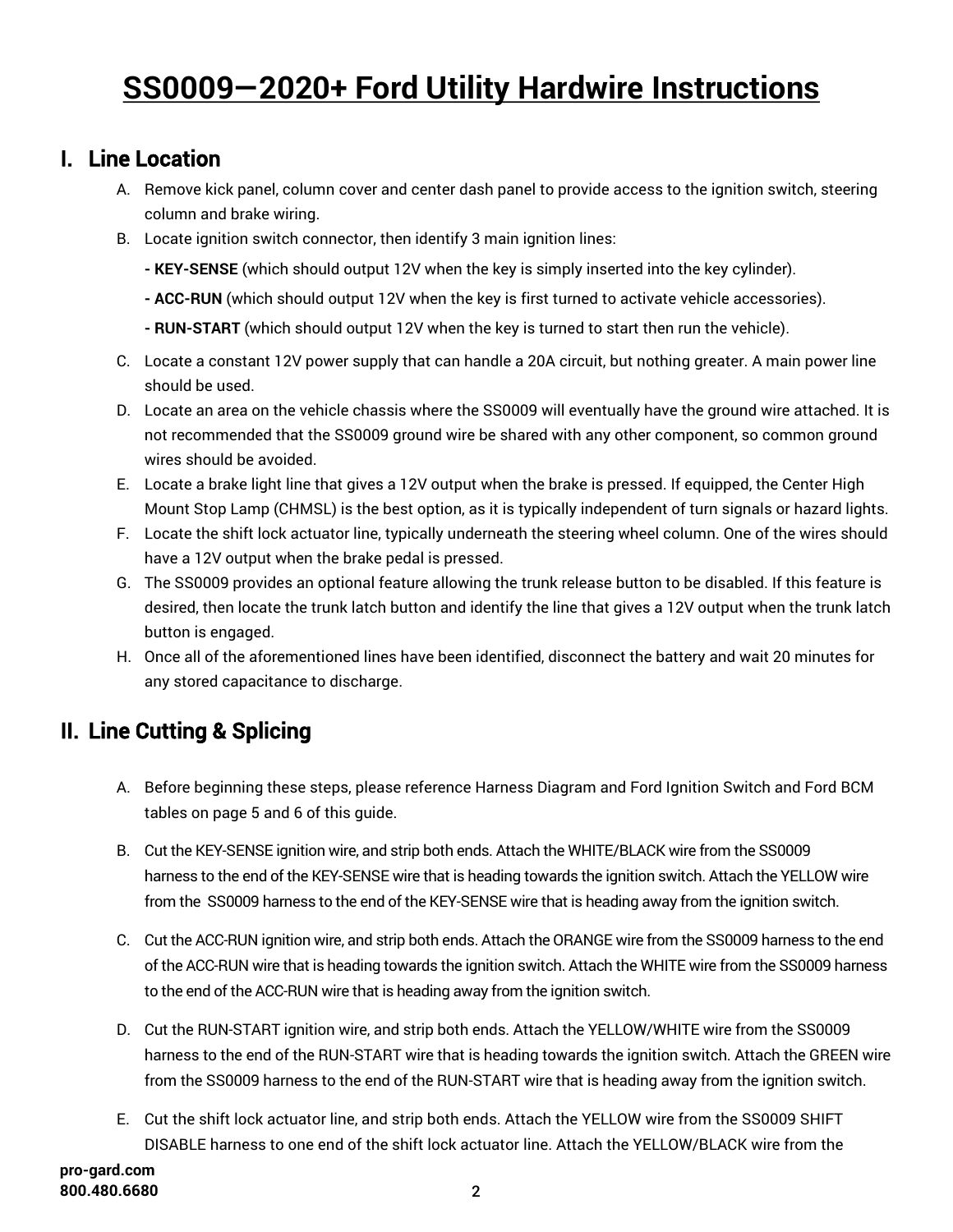SS0009 SHIFT DISABLE harness to the other end of the shift lock actuator line (Polarity/orientation is irrelevant for this circuit).

- F. If the optional SS0009 trunk disable feature is going to be used, then cut the trunk latch actuator line and strip both ends. Attach the BLUE wire from the SS0009 TRUNK DISABLE harness to one end of the trunk latch actuator line. Attach the BLUE/WHITE wire from the SS0009 TRUNK DISABLE harness to the other end of the trunk latch actuator line (Polarity orientation is irrelevant for this circuit).
- G. Splice the GREEN/WHITE wire from the SS0009 harness into the CHMSL brake light line (T-tap).
- H. Splice the RED wire from the SS0009 harness into the constant 12V ignition power supply (T-tap).
- I. If there is a desire to use the optional SS0009 gunlock output wire, then simply attach the BROWN SS0009 wire to the gunlock timer input wire (see gunlock timer installation manual for details). If this feature is not needed, simply cap off the BROWN wire with heat shrink or another type of wire insulator.
- J. Attach the BLACK wire from the SS0009 harness to the isolated vehicle chassis point.

### III. Testing

- A. Reconnect the battery.
- B. Test SS0009 for full functionality:

### SS0009 unit test**:**

- 1. Start vehicle.
- 2. Turn SS0009 toggle switch on (red LED illuminated).
- 3. Turn key to off and remove from ignition switch. Vehicle should keep running.
- 4. Turn SS0009 toggle switch off (red LED not illuminated). Vehicle should shut down.

### SS0009 brake pedal override**:**

- 1. Start vehicle.
- 2. Turn SS0009 toggle switch on (red LED illuminated).
- 3. Turn key to off and remove from ignition switch. Vehicle should keep running.
- 4. Depress brake. Vehicle should shut down.

#### SS0009 gun lock override**:**

- 1. Start vehicle.
- 2. Turn SS0009 toggle switch on (red LED illuminated).
- 3. Activate momentary switch for gunlock. Gunlock should disengage for 8 seconds, before reengaging.
- 4. Turn key to off and remove from ignition switch, and immediately activate momentary switch for gunlock. Gunlock should disengage for 8 seconds, before reengaging. After that, the gunlock should not be able to disengage anymore until the key is reinserted back into the ignition.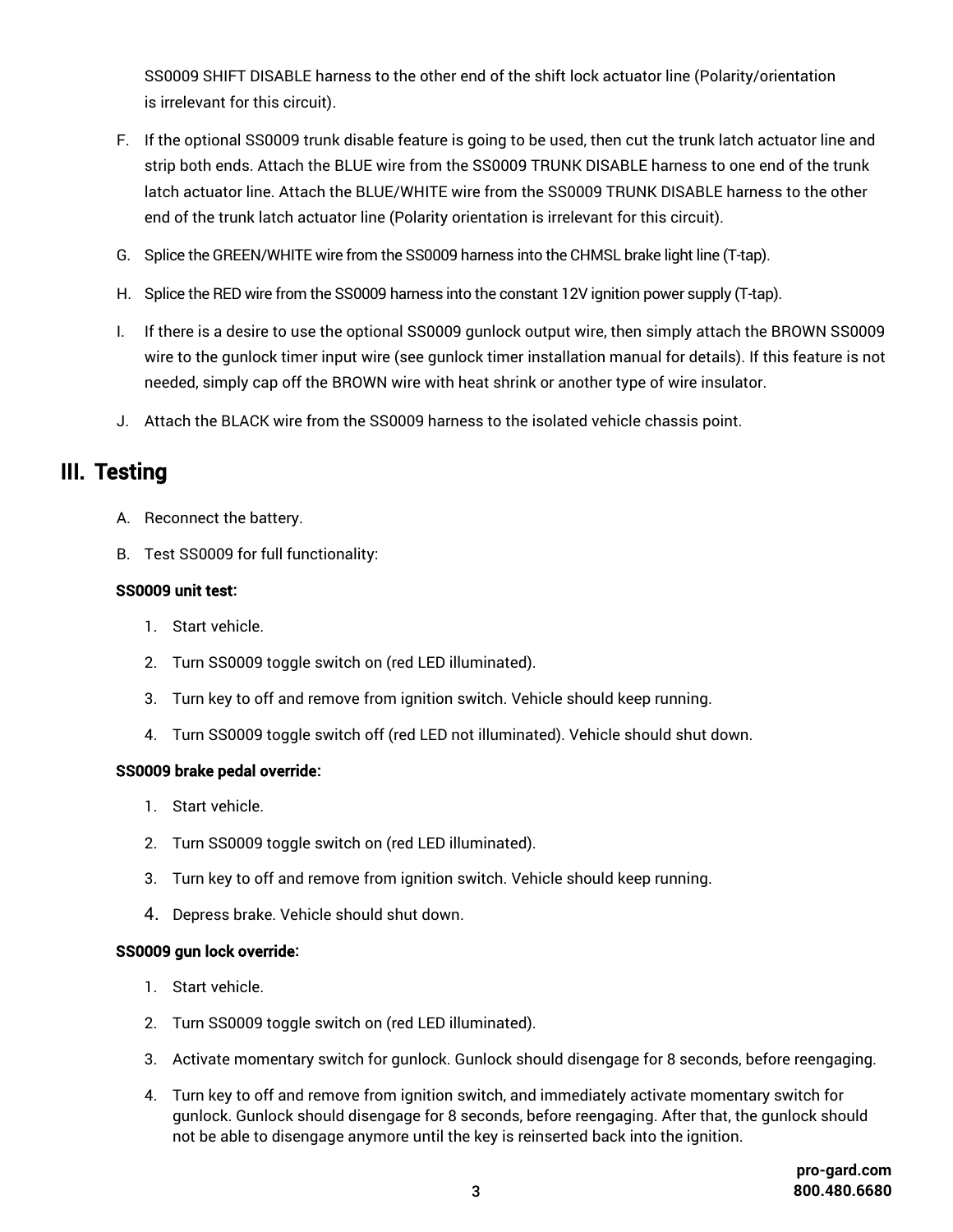#### SS0009 trunk disable override:

- 1. Start vehicle.
- 2. Turn SS0009 toggle switch on (red LED illuminated).
- 3. With keys in ignition, activate the trunk release latch. Trunk should release.
- 4. Close trunk
- 5. Remove keys from ignition. While vehicle is still running, try activating the trunk release hatch. Trunk should not release.
- C. After successful test verification, it is recommended that the SS0009 module be mounted securely to a solid location. A ¾" hole will need to be drilled to mount the SS0009 toggle switch, preferably in a location where the toggle switch will be in plain view on a flat surface. Harnesses should be secured away from any sharp metallic edges.

### IV. Users Guide

Safestop's tamper proof anti-theft functions allow the vehicle to remain running while removing the ignition key. With the key removed, the vehicle maintains functionality of all accessories. Optional securing features for gun lock and trunk release are activated with no additional processes.

### Turning ON the Safestop System (Designed to be on at all times)

- A. Locate the Safestop toggle switch.
- B. Push the Safestop toggle switch to the ON position. The red LED should be lit confirming that Safestop is on.

### Vehicle Operation (see Fig. 1)

- A. Insert key into the ignition and start the vehicle as normal.
- B. Operate the vehicle and all accessories as customary.

### Safestop Activation (see Fig. 2)

- A. Leave vehicle running.
- B. Keep foot OFF the brake pedal.
- C. Put vehicle in park.
- *D.* Turn ignition to OFF position. *Note: Vehicle will keep running with all accessories functioning normally.*
- E. Remove KEY from ignition.
- F. Safestop is now active.



Fig. 1

Fig. 3a



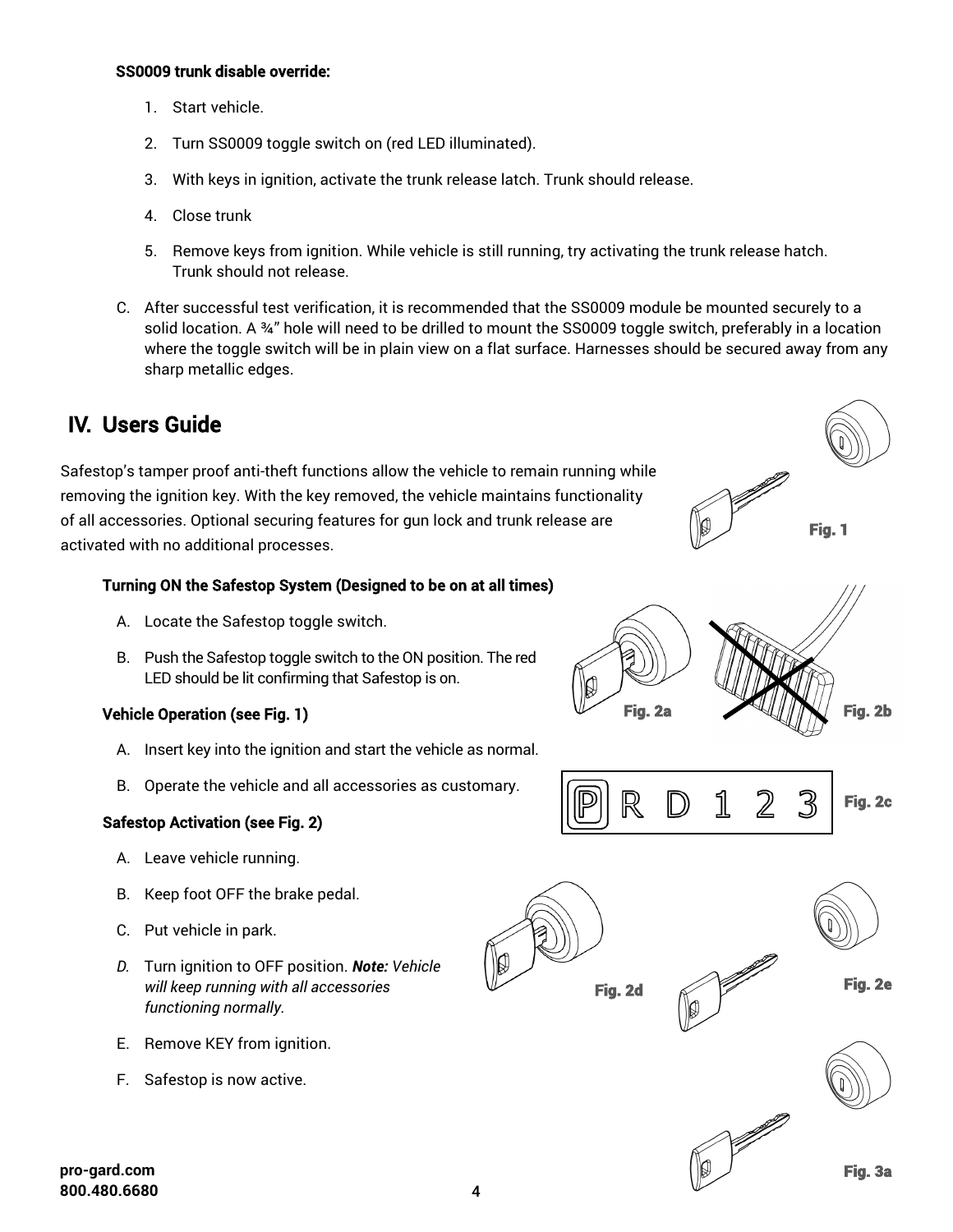### Satestop Deactivation (see Fig. 3)

- A. Insert key into the ignition and turn ignition to ON position.
- B. Operate vehicle and all accessories as customary.

#### Vehicle shutdown procedure

- A. Option A) Depress brake pedal. Engine will turn off.
- B. Option B) Push the Safestop toggle switch to the OFF position. The red LED should be off, confirming that Safestop is now OFF. Engine will turn off. Press Safestop toggle switch turning Safestop back ON.

### Gun Lock Secure (optional)

A. Eliminates access to electronic weapon racks once Safestop is activated. Weapon will remain locked, even if the momentary switch is pressed.

### Trunk Lock Secure (optional)

A. Eliminates access to the trunk once Safestop is activated. Trunk will remain locked, even if the factory latch release is pressed.







| <b>FORD IGNITION SWITCH</b> |                     |                  |              |                  |               |  |  |  |  |
|-----------------------------|---------------------|------------------|--------------|------------------|---------------|--|--|--|--|
| <b>ACCESSORY/RUN</b>        |                     | <b>START/RUN</b> |              | <b>KEY SENSE</b> |               |  |  |  |  |
| <b>PIN</b>                  | <b>COLOR</b>        | <b>PIN</b>       | <b>COLOR</b> | <b>PIN</b>       | <b>COLOR</b>  |  |  |  |  |
| 6                           | <b>VIOLET/GREEN</b> | າ                | <b>WHITE</b> | 3                | <b>YELLOW</b> |  |  |  |  |

| <b>FORD BCM</b>          |              |                         |                 |                       |               |                             |                     |  |  |  |
|--------------------------|--------------|-------------------------|-----------------|-----------------------|---------------|-----------------------------|---------------------|--|--|--|
| <b>12V CONSTANT</b>      |              | <b>SHIFT DISABLE</b>    |                 | <b>TRUNK DISABLE</b>  |               | <b>BRAKE LIGHT</b>          |                     |  |  |  |
| <b>PIN</b>               | <b>COLOR</b> | <b>PIN</b>              | <b>COLOR</b>    | <b>PIN</b>            | <b>COLOR</b>  | <b>PIN</b>                  | <b>COLOR</b>        |  |  |  |
| N/A                      | <b>RED</b>   | 4                       | <b>BLUE/RED</b> | $\mathbf{2}$          | <b>YELLOW</b> | 4                           | <b>VIOLET/WHITE</b> |  |  |  |
| <b>UNDER SEAT (REAR)</b> |              | <b>BOTTOM OF COLUMN</b> |                 | <b>LIFTGATE LATCH</b> |               | <b>NEAR BRAKE PEDAL TOP</b> |                     |  |  |  |